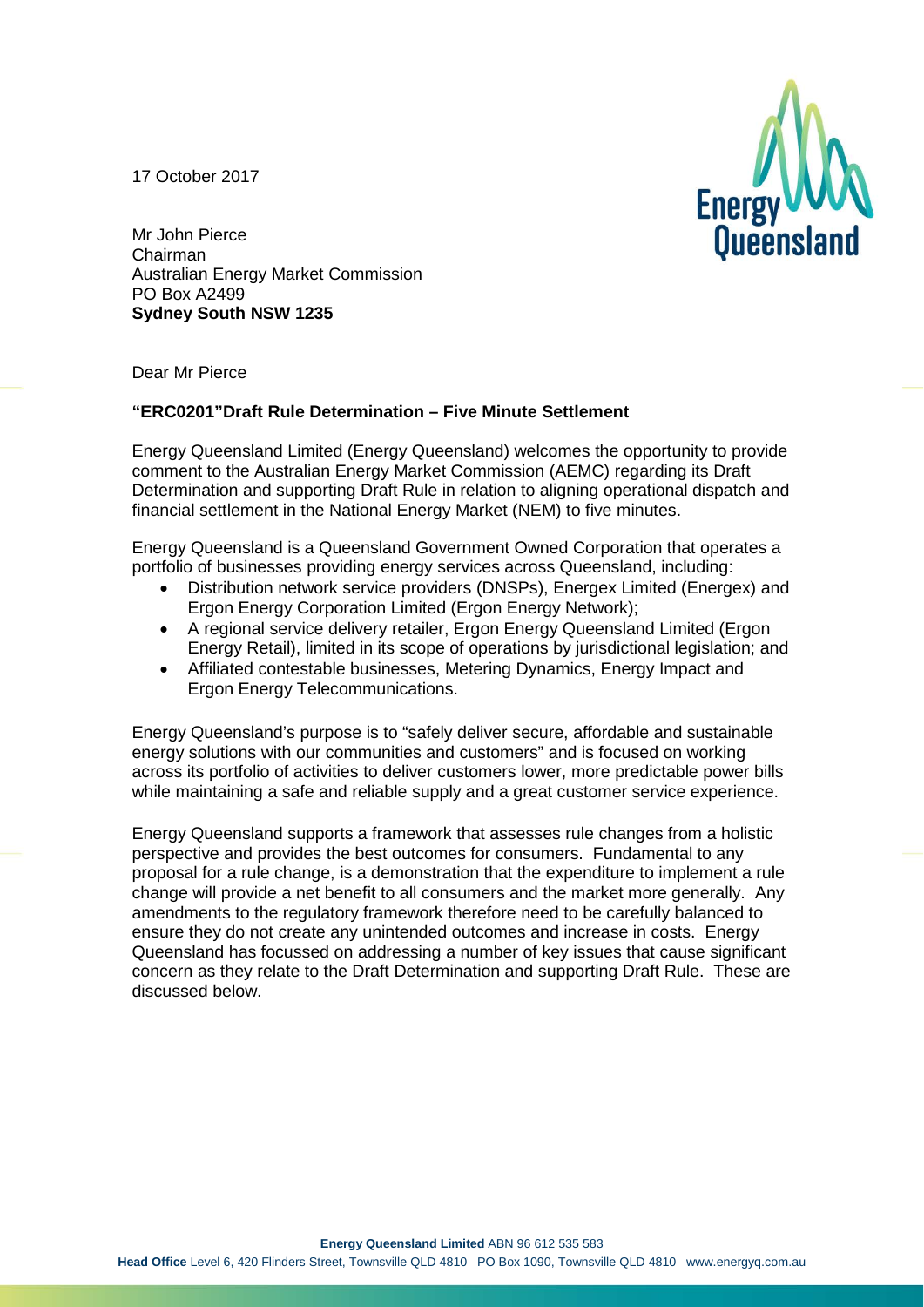## **Implementation Costs**

This Draft Rule as currently proposed will result in significant costs as it relates to the hedge market, metering and IT systems, including billing and data warehousing. We appreciate that the AEMC recognises these costs<sup>[1](#page-1-0)</sup>. However, this offers little comfort when these increased costs will be passed on to consumers with no quantifiable value. Following from this, and similar to sentiments expressed in our response to the AEMC's Directions Paper is the lack of a quantifiable, independent cost-benefit analysis, as such, Energy Queensland cannot support the Draft Rule.

We understand that the AEMC's view is that the benefits of the proposed rule to align dispatch and settlement to five minutes will "quickly" outweigh the one-off and on-going costs, and therefore will contribute to the National Electricity Objective. Energy Queensland reasonably anticipates it may be likely to cost tens of millions of dollars to upgrade our IT systems to accommodate a move to five minute settlement. We therefore question, without doing a full cost-benefit analysis, how the AEMC can state that the benefits will far outweigh the costs. Our view is that the costs need to be fully understood, by all stakeholders including consumers and noted prior, to rolling out the proposed rule change.

#### **Hedge market**

Energy Queensland is still concerned that the hedge market liquidity will be significantly impaired as caps and swaps are withdrawn. In our response to the Directions Paper we confirmed that this was because fast start generators will not be able to respond within five minutes to defend sold contract positions, in particular to cap contracts. In relation to swap contracts, the hedge market is compromised as it cannot support fast start peaking plant when baseload suffers outages, therefore units must be kept in spinning reserve. This will further entrench a competitive advantage to vertically-integrated businesses that have a "natural hedge" and are better able to manage risk. Energy Queensland is not satisfied that moving to five minute settlement will enable more efficient wholesale market outcomes and therefore benefit consumers in the long term.

### **Metering**

 $\overline{a}$ 

We are aware that the AEMC has acknowledged that the Draft Rule does not reflect the AEMC's policy intent outlined in the Draft Determination, which is, the five minute settlement rule change is to apply to types 1-7 meters.

Notwithstanding this admission, Energy Queensland seeks clarification from the AEMC in terms of the application of this rule change as it relates to Type 4 meters. In particular, it is not clear if the AEMC's intent is that all Type 4 meters installed or replaced from 1 December 2018 are capable of recording data at five minute granularity; however, for settlement purposes data can be collected at thirty minutes until the proposed commencement of the Rule, 1 July 2021. Further, does the proposed exemption framework to be developed by AEMO apply to all Type 4 metering installations as opposed to Type 4 transmission and distribution metering installations only?

<span id="page-1-0"></span> $1$  AEMC Draft Determination Five Minute Settlement, 5 September 2017, pg.104, states "...there will therefore be large costs, practical challenges and risks associated with implementing five minute settlement".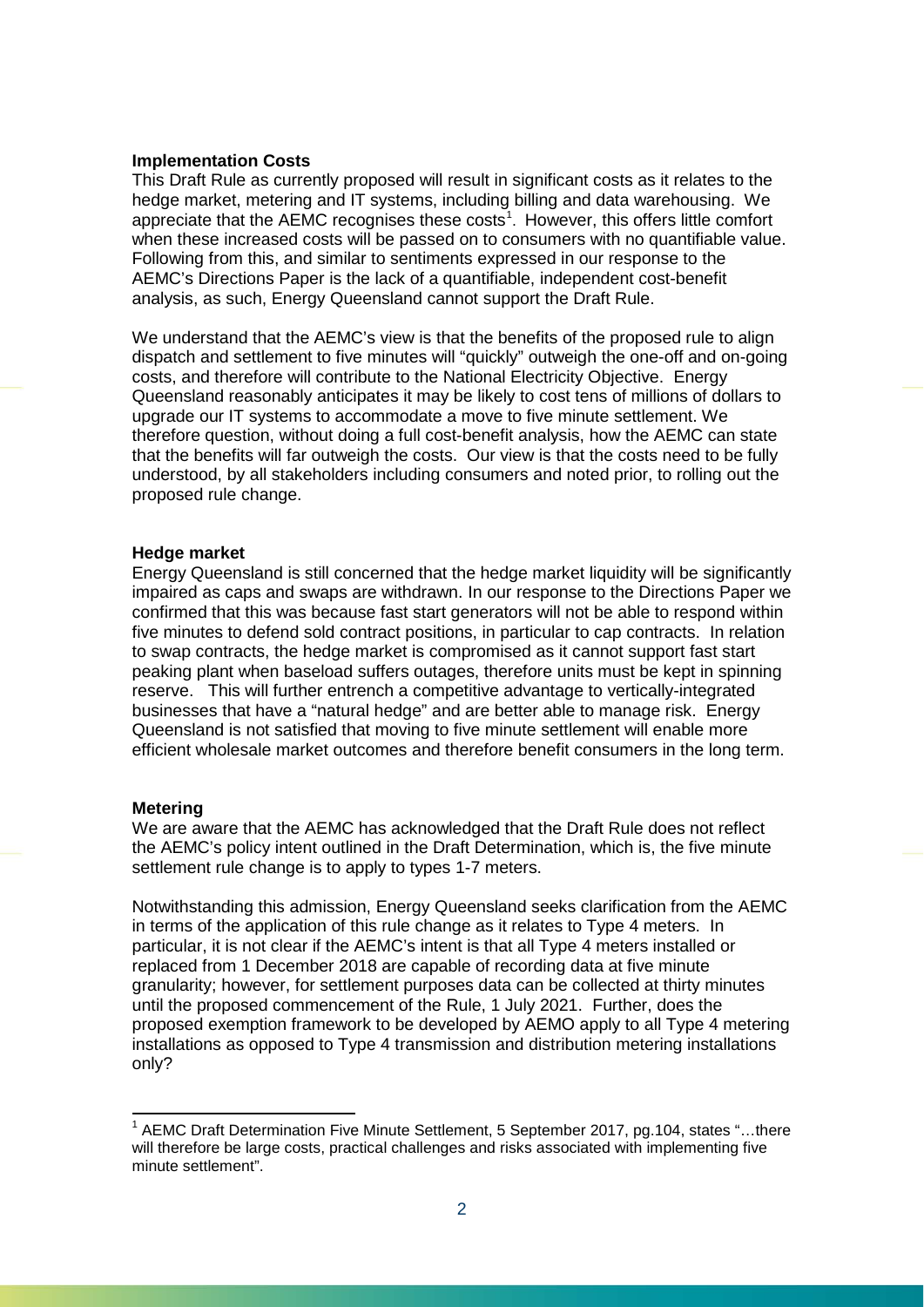Energy Queensland is concerned about the application of this Draft Rule to Type 7 meters (unmetered). This will cause significant impacts for DNSPs, such as Ergon Energy and Energex. In relation to Type 7 meters, any settlement would be an estimate of the load and spread through the five minute interval under the Draft Rule. This will be administratively onerous and costly and we see little value in Type 7 meters going to five minute settlement as there will be no greater granularity as the data is generally flat-lined. Essentially, we do not understand the policy intent of moving Type 7 meters to five minute settlement and it is not clear the value that would be derived to the wholesale market. Therefore, Energy Queensland strongly recommends that AEMC consider excluding Type 7 from the application of this Draft Rule.

A related issue is the recommendation in the Draft Determination that AEMO must have consulted and amended its relevant procedures, methodologies and guidelines by 1 December 2020. If the AEMC makes the Final Rule that reflects the Draft Rule, it will commence 1 July 2021. Energy Queensland considers that given our experience in the development of the metering contestability rule change to support the Power of Choice Reform, that the date of 1 December 2020 is not workable. We recommend the AEMC consider that AEMO develop the market procedures by December 2019 or at the latest June 2020 to ensure readiness for 1 July 2021. It is critical that readiness, in terms of developing supporting market processes, are tested and operational well in advance of the commencement date.

#### **Network Impacts**

Energy Queensland considers that the solutions proposed have not adequately assessed network impacts. We believe that at a system level, there is the potential for stability issues to arise if the implementation of this Draft Rule is not managed correctly within the wholesale market more broadly. For example, DNSPs may not be able to meet Service Target Performance Incentive Schemes or jurisdictional guaranteed service levels.

Another matter of concern is that the rule change may influence dynamic demand response which will indirectly impact Ergon Energy's and Energex's ability to manage the network. The majority of devices likely to be able to provide this response will largely be electronic and will impact for example, power quality. This change in demand behaviour will result in DNSPs having to increase investments in smarter network technology. DNSPs will need to be more responsive, and have greater investment to improve visibility and control to manage market responses.

Energy Queensland is also concerned about the potential costs associated with replacing existing assets prior to their end of life in order to comply with the rule change. We consider that these costs could be significant and must be acknowledged by the AEMC in implementing this regulatory change. It is clear that there will be significant one-off costs; however, underutilising existing assets is not economic and nor in long term interests of consumers.

## **Commencement Date**

Energy Queensland has expressed reservations about this rule change since its inception. However, notwithstanding our lack of support for this rule change we have serious concerns regarding the proposed commencement date.